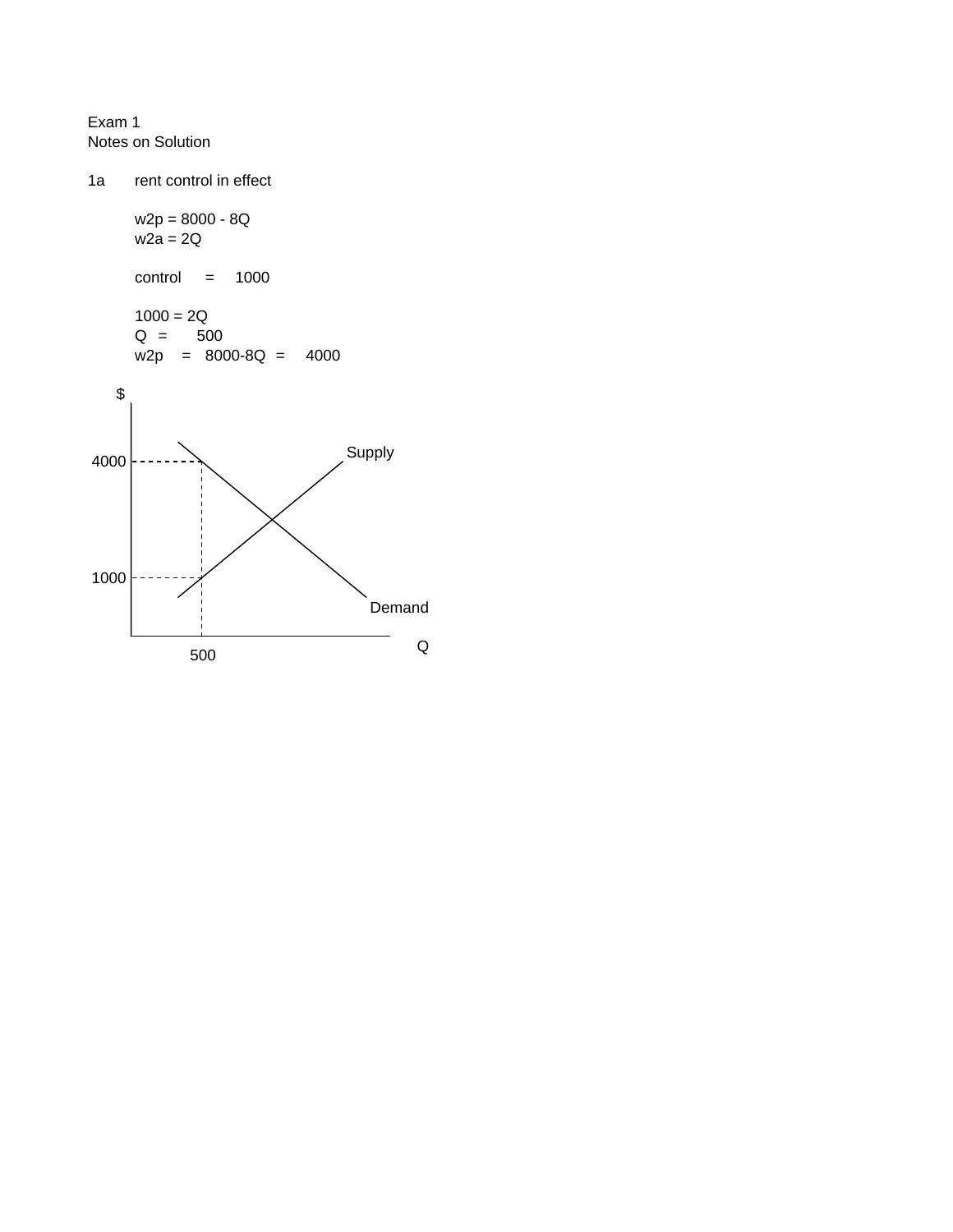w2p = 8000 - 8Q  $w2a = 2Q$  $w2p = w2a$  $8000 - 8Q = 2Q$  $8000 = 10Q$ Q = 800





| demand elasticity | $=$ ((800-500)/500)/((1600-4000)/4000) = | 60% | $-60\% =$ | $-1.0$ |
|-------------------|------------------------------------------|-----|-----------|--------|
| supply elasticity | $=$ ((800-500)/500)/((1600-1000)/1000) = | 60% | $60\% =$  | 1.0    |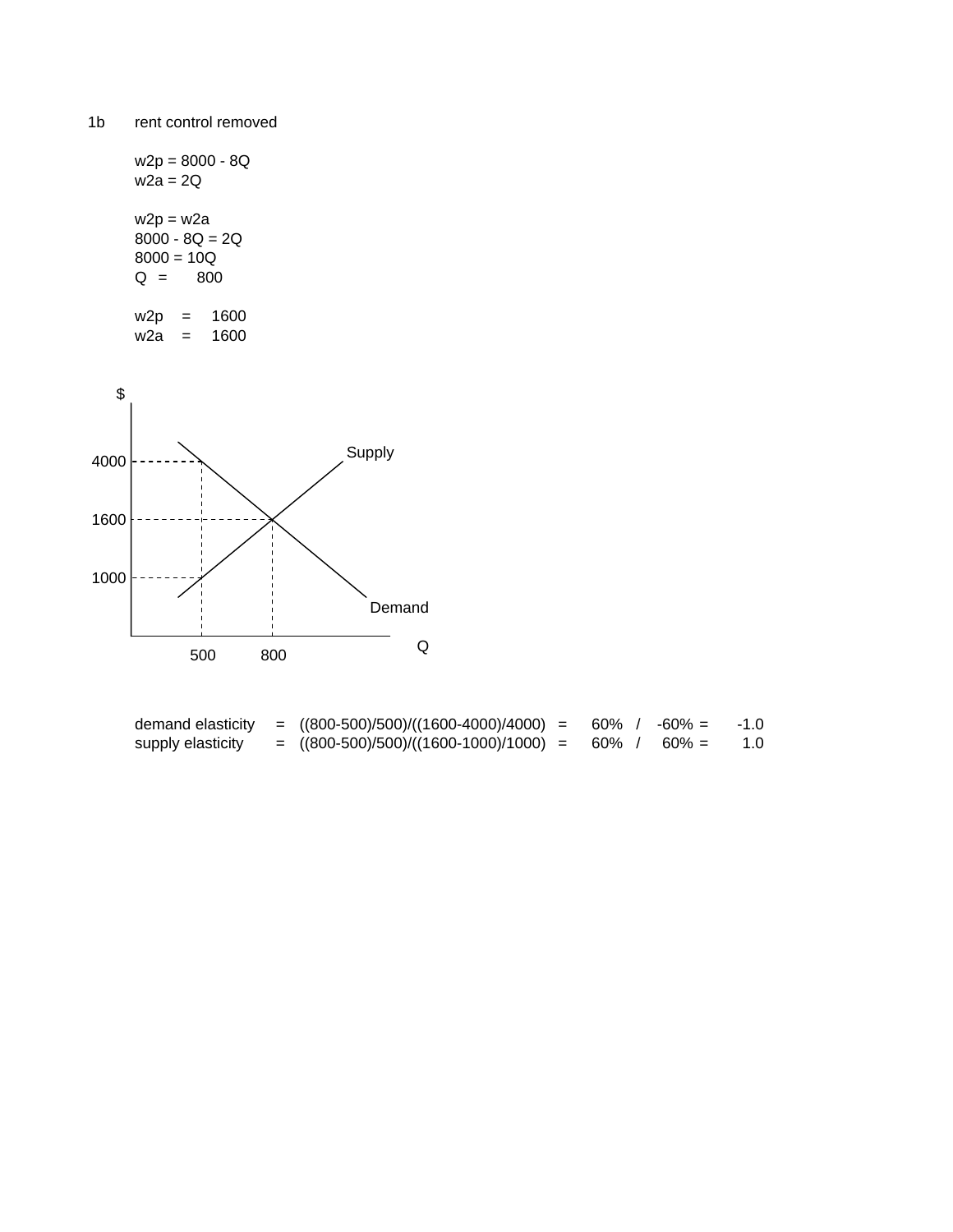

## **Gainers and losers:**

Producers gain C+D 360,000 390,000 -300,000 Consumers who were able to get an apartment while rent control was in effect lose C: Consumers who were NOT able to get an apartment while rent control was in effect gain B: